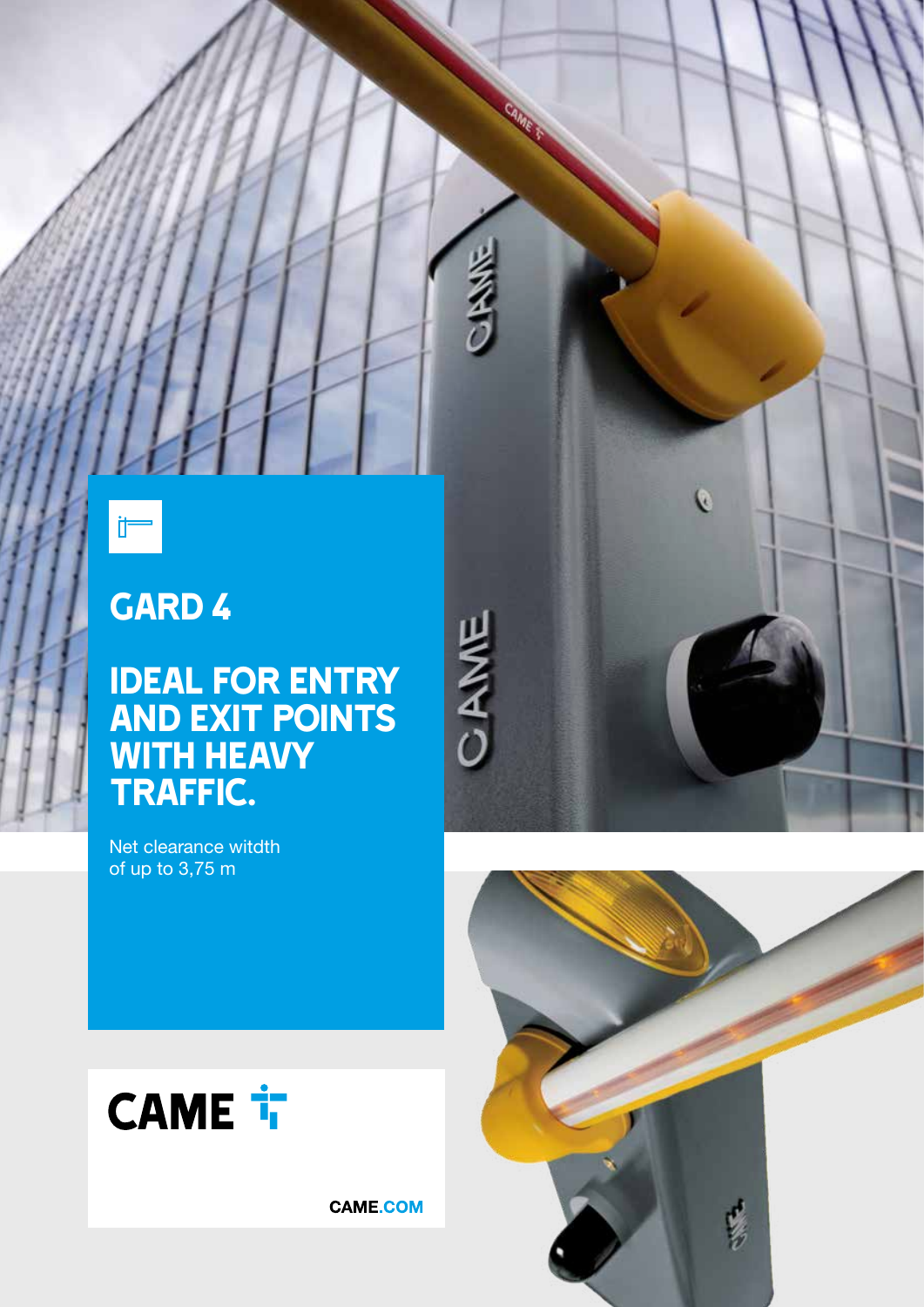

The Gard 4 series barrier is specific for passage widths of up to 3.75 m (12.3 ft). Soft edges and rounded corners make for a solution that fits perfectly in various installation settings.

# The advantages of CAME'S GARD 4

- A stylishly modern barrier with aesthetics that blend into any setting.
- The LED dome flashing light is durable and provides safety, while the photocells can be integrated into the cabinet.
- The protective case protects the boom movement against possible shearing while opening and closing.
- Can be set up for paired or alternate operating modes by fitting the RSE control card (for the G4040E – G4040IE barriers).
- The G4040EZT models is designed for connecting to the Cloud, via CAME Connect.
- The 24 V DC power supply is the best choice for heavy duty service conditions.

#### 1

Built-in LED flashing light requires no maintenance and ensure total visibility

#### 2

Luminous cord intermittent signal lights, for enhanced visibility of the boom and absolute duration of the lighted bodies



Boom cover guard

#### 4

Die-cast aluminum guard to protect the command and control electronics and make any maintenance job extremely easy

#### 5

6

Built-in safety photocells fit directly onto the barrier cabinet

Gard 4 is also available with

#### AISI 304 satin-finish stainless steel, mod. G4040IZ - G4040IE

7 Oval boom with anti-impact rubber edge. Maximum sail-effect reduction, to ensure proper operation even in areas swept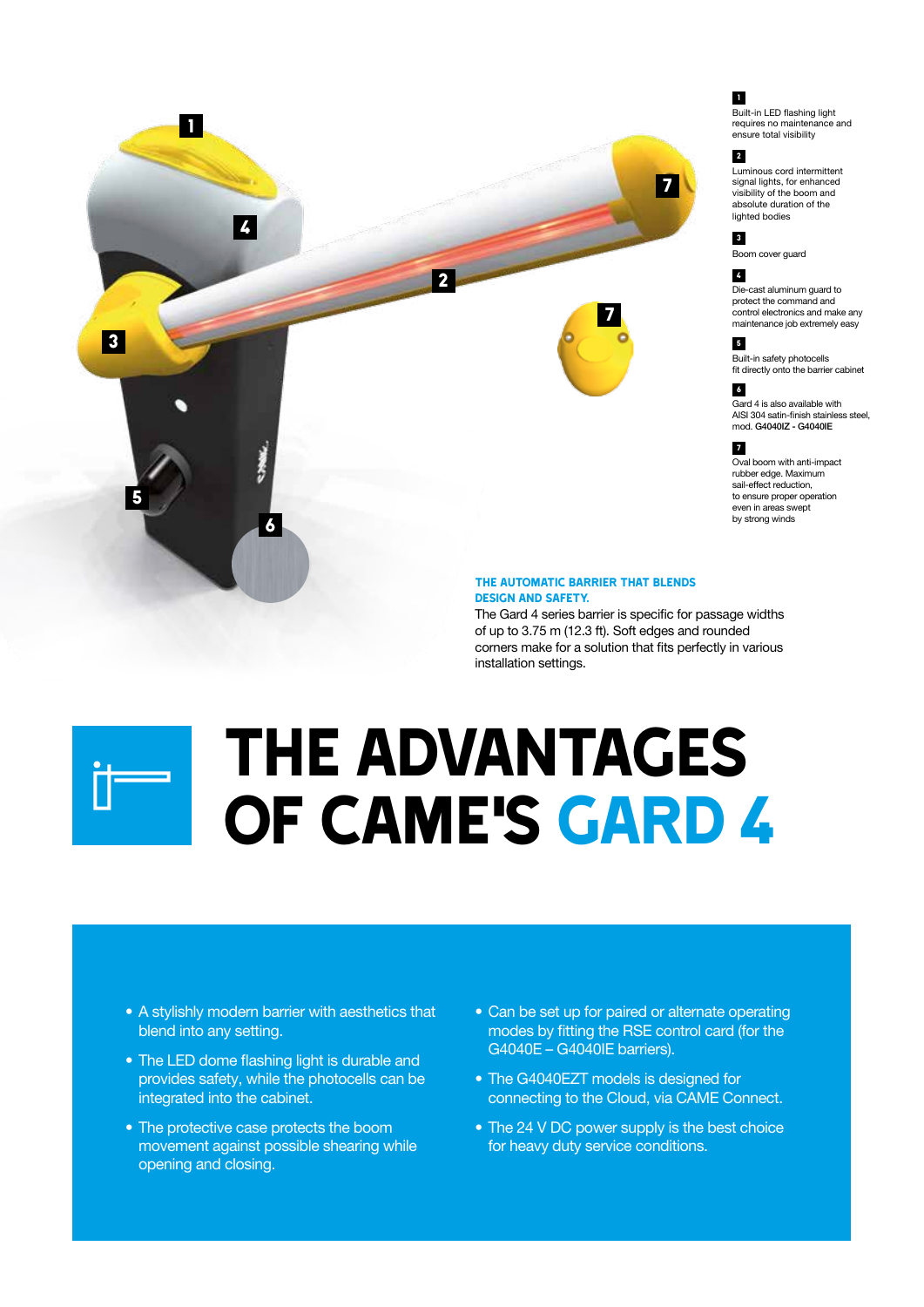

## TOTAL CONTROL

The Gard 4 series is available in various models, all with built-in control panel. The electronics feature encoder technology for controlling the boom and detecting any obstructions. A quick self-diagnosis of the safety devices is performed before the operator even starts to move, thus boosting and improving its standard control and safety features.

#### GLOBAL ENTRY POINT CONTROL

Each automatic barrier of the Gard 4 series, can be connected to different Came access control systems for identifying, memorizing and enabling entry or exit only to authorized personnel.

#### JOINTED-BOOM

The special semi-oval barrier accessory is for installing the barrier where space is an issue height-wise, such as in underground parking facilities.

## GARD 4 **TECHNOLOGY**



#### GUARANTEED 24 VOLTS

The 24 V DC gearmotors are designed for intensive duty and are guaranteed to work even during power outages. This icon also means that a product is powered by low voltage.



#### came connect

This product can be remotely controlled via CAME Connect Cloud-technology.



#### **ENCODER**

Gearmotor or operator with Encoder.



120 V AC Operator or gearmotor that runs on 120 V AC.

### READ UP AT CAME.COM ABOUT THE FULL RANGE OF CAME OPERATORS AND ACCESSORIES



TRANSMITTERS PHOTOCELLS KEY-SWITCH 12 KEYPAD

KEY-SWITCH SELECTOR

**SELECTOR** 

Came is a market leading home, industrial, and special technological projects automation manufacturing company. A full range of household solutions: from operators for gates and garage doors, to shutter and awning winding motors, and even home automation control, to burglar proof and video entry systems. Technology and reliability to serve your business, thanks to solutions designed for powering large industrial doors, automatic doors, street barriers, turnstiles, access control systems and parking facilities.

**CAME.COM**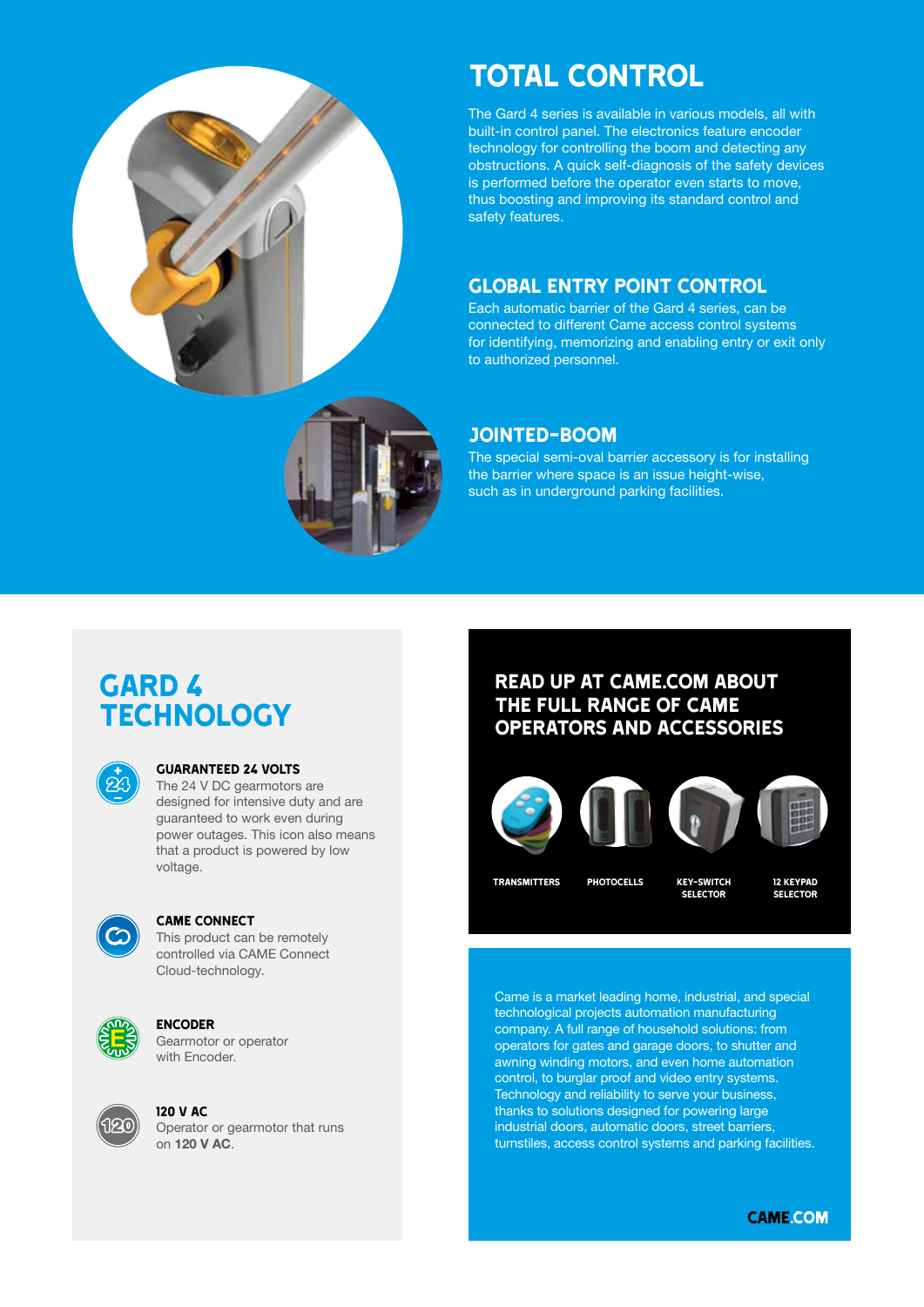# CAME AUTOMATED OPERATORS AND ACCESS CONTROL

SLIDING GATE OPERATORS



Automated operators for sectional and garage doors automatic street barriers



Operators for Industrial Entrances



Automatic turnstiles and access control



**ACCESSORIES** 



SWING GATE OPERATORS





Automated operators for Roller Shutters



Automatic parking systems



Complete Systems

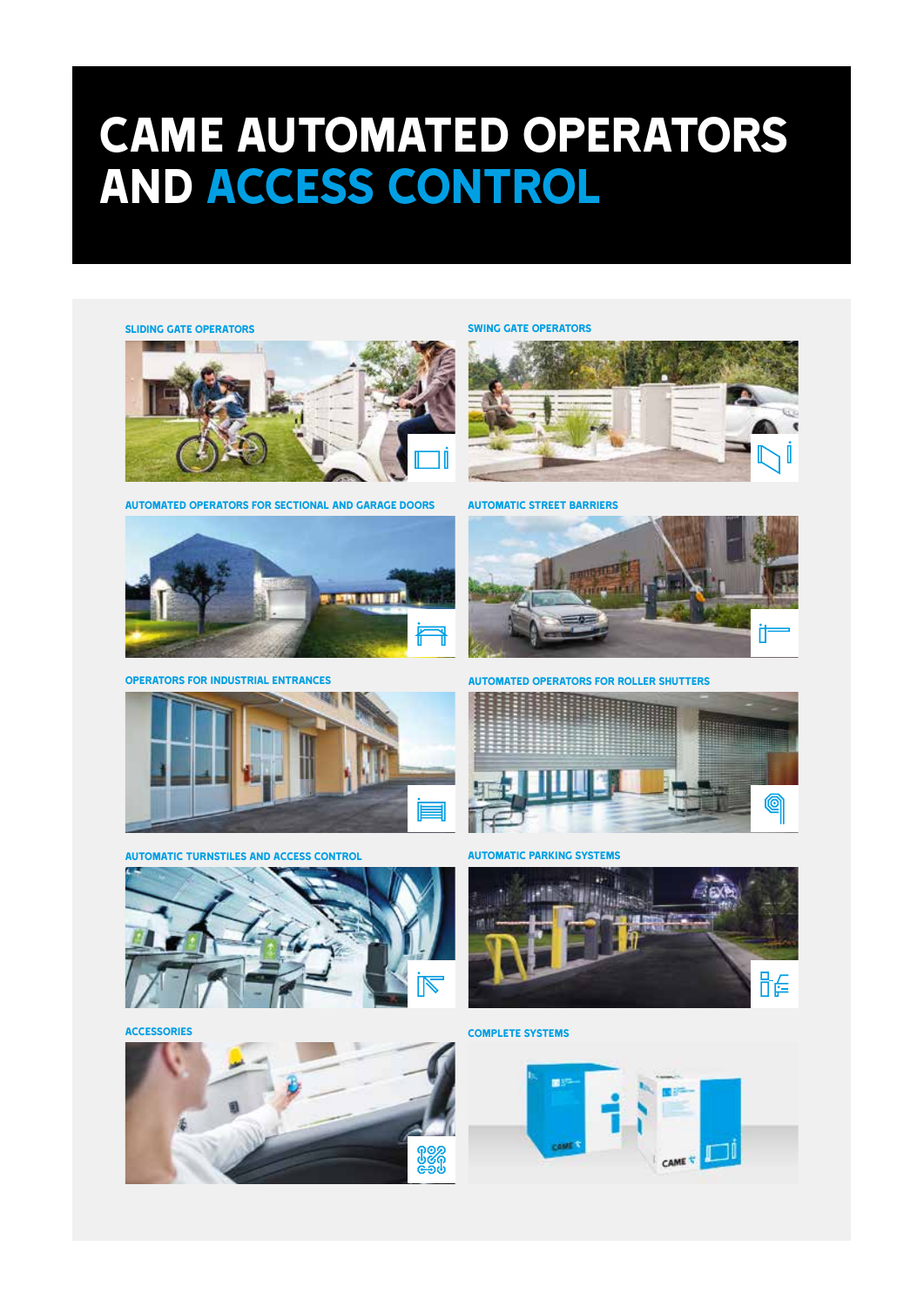### CUSTOMIZED ELECTRONICS FOR YOUR NEEDS!

Gard 4 is available with motor at 24 V DC version.

The table shows the main control panel characteristics matched to the gearmotors.

| <b>CONTROL BOARD / CONTROL PANEL</b><br><b>ZL38</b>       | ZL39                     | ZL39EX         | 71.38  |
|-----------------------------------------------------------|--------------------------|----------------|--------|
| <b>SAFETY</b>                                             |                          |                |        |
| SELF-DIAGNOSING safety decives                            | П                        | П              |        |
| PRE-FLASHING when opening and closing<br>П                | П                        | П              | п      |
| REOPENING during closing<br>П                             | $\overline{\phantom{a}}$ | ш              | П      |
| RECLOSING during opening                                  |                          |                |        |
| <b>Obstruction WAIT</b>                                   | П                        | П              |        |
| <b>TOTAL STOP</b><br>П                                    | П                        | П              | п      |
| PARTIAL STOP                                              |                          |                |        |
| OBSTRUCTION DETECTION in front of photocells<br>П         | П                        | П              | П      |
| <b>ENCODER</b>                                            | П                        | П              |        |
| MOVEMENT CONTROLLING and OBSTRUCTION DETECTING device.    | П                        | п              |        |
| AMPEROMETRIC DETECTION<br>г                               | П                        | T.             | П      |
| <b>COMMAND</b>                                            |                          |                |        |
| PEDESTRIAN OPENING 1 leaf                                 | $\blacksquare$           | $\blacksquare$ |        |
| OPEN ONLY from transmitter and/or from button<br>П        | П                        | П              | П      |
| ONLY OPEN or ONLY CLOSE button connection<br>П            | П                        | П              | п      |
| OPEN-STOP-CLOSE-STOP from the transmitter and/or button   |                          |                |        |
| OPEN-CLOSE-INVERT from the transmitter and/or button<br>П | П                        | П              | П      |
| <b>MAINTAINED ACTION</b><br>П                             | П                        | П              | п      |
| <b>IMMEDIATE CLOSING</b><br>г                             | П                        | П              | m.     |
| <b>CHARACTERISTICS</b>                                    |                          |                |        |
| FLASHING LIGHT connection<br>П                            | П                        | П              | п      |
| <b>CYCLE LIGHT connection</b>                             | П                        | П              |        |
| <b>COURTESY LIGHT connection</b>                          | П                        | П              |        |
| Antenna<br>П                                              | П                        | П              | П      |
| <b>OPEN ALERT LIGHT connection</b><br>г                   | П                        | П              | г      |
| <b>CLOSED ALERT LIGHT connection</b>                      |                          |                |        |
| Contact output for 2nd RADIO CHANNEL                      |                          |                |        |
| <b>OPERATING TIME adjusting</b>                           | П                        | П              |        |
| SELF-LEARNING of the transmitter's RADIO CODE<br>П        | П                        | П              | П      |
| Connection for the ELECTRIC LOCK and/or RAMMING           |                          |                |        |
| Adjustable AUTOMATIC RECLOSING TIME<br>П                  | П                        | П              | П      |
| OPENING and/or CLOSING slow downs<br>п                    | П                        | П              | m.     |
| <b>EMERGENCY BATTERY operation (optional)</b><br>г        | П                        | п              | Н      |
| <b>MASTER-SLAVE</b><br>г                                  | П                        | п              | l.     |
| TRAVEL and SLOW DOWN SPEEDS SPEEDS<br>П                   | П                        | П              | П      |
| <b>DISPLAY</b>                                            | П                        | П              |        |
| Electronic brake<br>П                                     |                          |                | П      |
| SELF-LEARNING opening and closng limit-switches           | П                        | П              |        |
| <b>CAME Connect</b>                                       |                          |                |        |
| Designed to fit RIO System 2.0                            |                          |                |        |
| CRP control                                               |                          | П              |        |
| ENERGY SAVINGS control (001RGP1)                          |                          |                |        |
| Firmware update from USB                                  |                          |                |        |
| Connection to the solar panel                             | $\Box$                   | П              |        |
| NOTES: * Only available in paired mode                    |                          |                | 24 VDC |

NOTES: \* Only available in paired mode

| <b>GARD 4 TECHNOLOGY</b> | Ė                |   | တ         |                |
|--------------------------|------------------|---|-----------|----------------|
| PRODUCT                  |                  |   |           |                |
| G4040Z                   | П                |   |           |                |
| G4040IZ                  |                  |   |           |                |
| G4040E                   |                  | П |           |                |
| <b>G4040IE</b>           |                  | П |           |                |
| <b>G4040EZT</b>          | <b>Tale</b>      | П | <b>TT</b> |                |
| LB38                     | П                |   |           |                |
| LB39                     | $\Box$           |   |           |                |
| G4140IZ                  | <b>The State</b> |   |           | $\blacksquare$ |
| G4140ZU                  | П                |   |           | П              |
| G4140Z                   |                  |   |           | г              |

The table here above, shows only products associated to the mentioned CAME technologies. All other range products are listed on the General Catalogue.

**002LB38** - Three 12 V - 7 Ah batteries (not supplied), set up a suitable external battery housing that can fit in the barrier cabinet on: 001G12000K - 001G12010K - 001G12010KS<br>**002LB39** - Two 12 V - 7 Ah batteries (not su